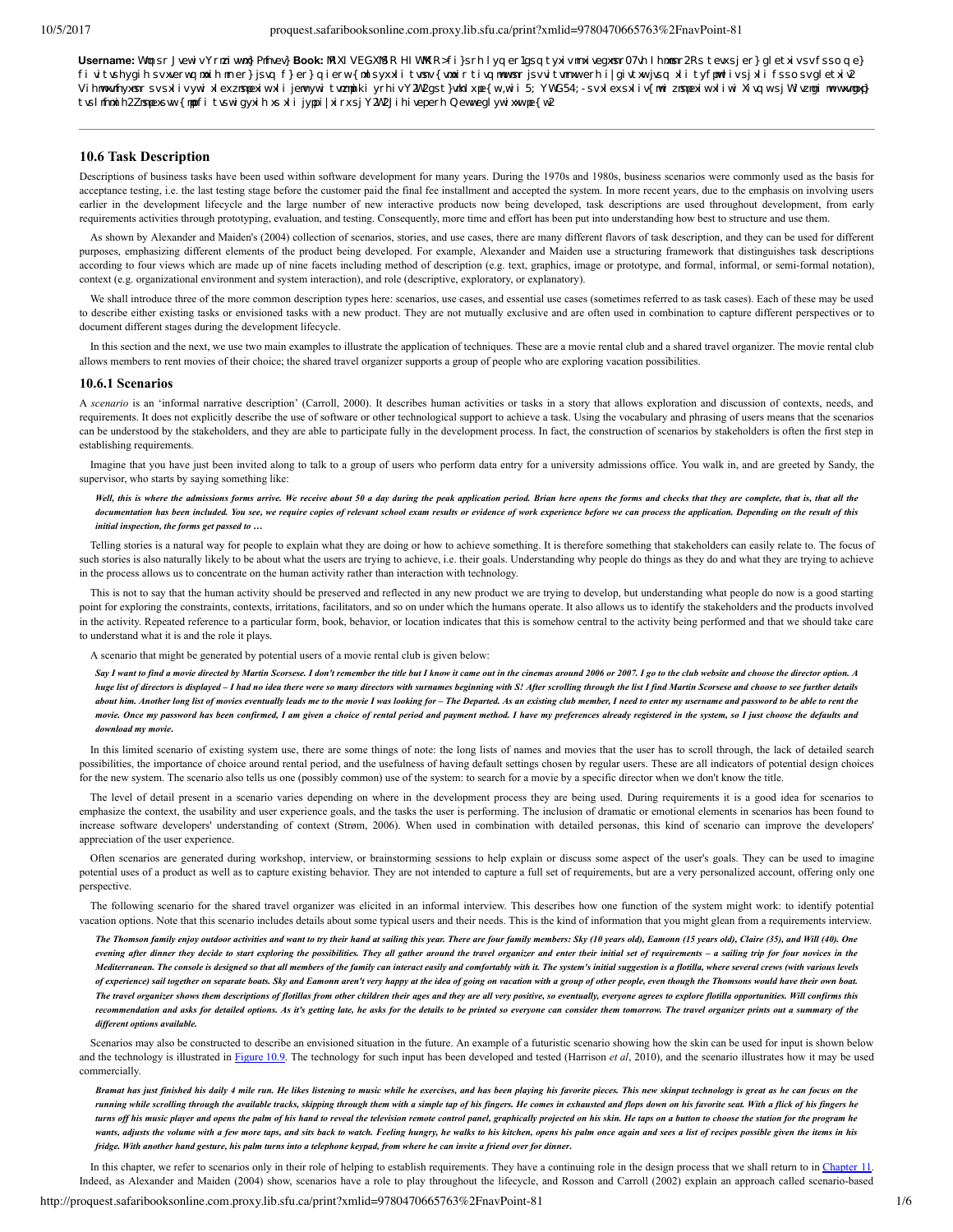usability engineering that illustrates the use of scenarios within a usability engineering framework.



**Figure 10.9** How skinput might be used

Capturing scenarios of existing behavior and goals helps in determining new scenarios and hence in gathering data useful for establishing the new requirements. The next activity is intended to help you appreciate how a scenario of existing activity can help identify the requirements for a future application to support the same user goal.

## **ACTIVITY 10.3**

Write a scenario of how you would currently go about choosing a new car. This should be a brand new car, not a second-hand car. Having written it, think about the important aspects of the task; your priorities and preferences. Then imagine a new interactive product that supports you in your goal and takes account of these issues. Write a futuristic scenario showing how this product would support you.

#### **Comment**

The following example is a fairly generic view of this process. Yours will be different, but you may have identified similar concerns and priorities.

The first thing I would do is to observe cars on the road and identify ones that I like the look of. This may take some weeks. I would also try to identify any consumer reports that will include an assessment of car performance. Hopefully, these initial activities will result in me identifying a likely car to buy. The next stage will be to visit a car showroom and see at first hand what the car looks like, and how comfortable it is to sit in. If I still feel positive about the car, then I'll ask for a test drive. Even a short test drive helps me to understand how well the car handles, how noisy the engine is, how smooth the gear changes are, and so on. *Once I've driven the car myself, I can usually tell whether I would like to own it or not*.

From this scenario, it seems that there are broadly two stages involved in the task: researching the different cars available, and gaining first-hand experience of potential purchases. In the former, observing cars on the road and getting actual and maybe critical information about them has been highlighted. In the latter, the test drive seems to be quite significant.

For many people buying a new car, the smell and touch of the car's exterior and interior, and the driving experience itself are often the most influential factors in choosing a particular model. Other more factual attributes such as fuel consumption, amount of room inside, colors available, and price may rule out certain makes and models, but at the end of the day, cars are often chosen according to how easy they are to handle and how comfortable they are inside. This makes the test drive a vital part of the process of choosing a new car.

Taking these comments into account, we've come up with the following scenario describing how a new 'onestop shop' for new cars might operate. This product makes use of immersive virtual reality technology that is already used for other applications such as designing buildings and training bomb disposal experts.

I want to buy a new car, so I go down the street to the local 'one-stop car shop.' The shop has a number of booths in it, and when I go in I'm directed to an empty booth. Inside there's a large seat that reminds me of a racing car seat, and in front of that a large display screen, keyboard, and printer. As I sit down, the display jumps into life. It offers me the options of browsing through video clips of new cars which have been released in the last two years, or of searching through video clips of cars by make, by model, or by year. I can choose as many of these as I like. I also have the option of searching through and reading or printing consumer reports that have been produced about the cars I'm interested in. I spend about an hour looking through materials and deciding that I'd like to experience a couple that look promising. I can of course go away and come back later, but I'd like to have a go with some of those I've found. By flicking a switch in my armrest, I can call up the options for virtual reality simulations for any of the cars I'm interested in. These are really great as they allow me to take the car for a test drive, simulating everything about the driving experience in this car, from road holding, to windscreen display, and front pedal pressure to dashboard layout. *It even recreates the atmosphere of being inside the car*.

Note that the product includes support for the two research activities mentioned in the original scenario, as well as the important test drive facility. This would be only a first cut scenario, which would then be refined through discussion and further investigation.

#### **Case Study 10.2**

## **Establishing requirements for a mobile learning system**

MobiLearn was a Europeanfunded research and development project that explored new ways of using mobile environments to meet the needs of learners working by themselves and with others. It developed a new m-learning architecture to support the creation, brokerage, delivery, and tracking of learning and information content, using ambient intelligence, locationdependence, personalization, multimedia, instant messaging (text, video), and distributed databases. Establishing the requirements for such a project was a complex task, involving many methods and notations.

MobiLearn revolved around three different learning scenarios: one focused on museum visitors, one focused on MBA students, and one focused on first aid workers. Data to establish the requirements was gathered using workshops, questionnaires, direct observation, and interviews. The requirements were captured using the Volere shell but the project team found that the shell needed to be tailored by adding two fields: title and status.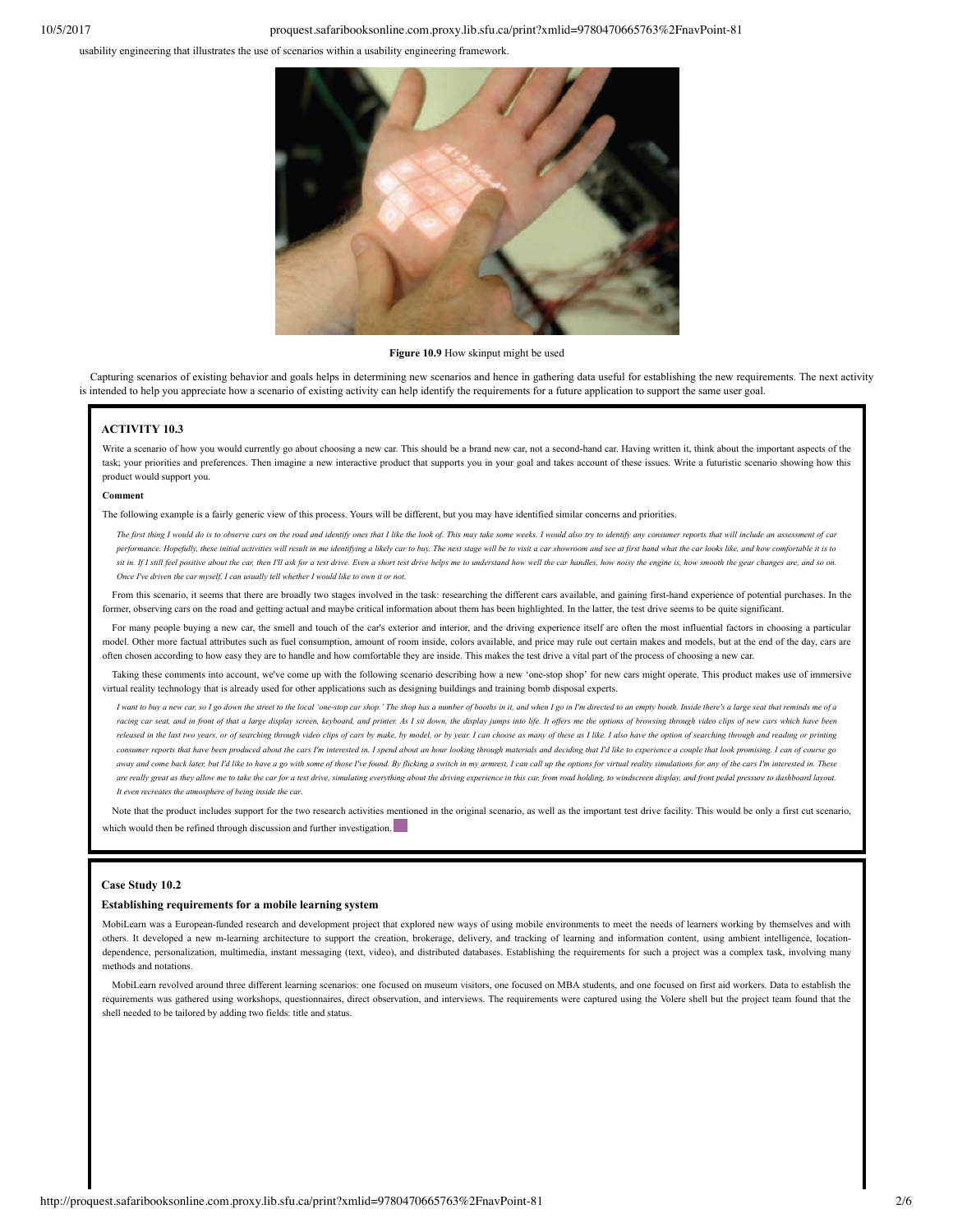

This case study (on the website) explains the project's use of scenarios and the Volere shell to document and evolve a set of requirements. It also discusses some of the issues faced by large distributed project teams.

# **10.6.2 Use Cases**

Use cases also focus on user goals, but the emphasis here is on a user-system interaction rather than the user's task itself. They were originally introduced through the object-oriented community in the book *Object-Oriented Software Engineering* (Jacobson *et al*, 1992). Although their focus is specifically on the interaction between the user (called an actor) and a software system, the stress is still very much on the user's perspective, not the system's. The term scenario is also used in the context of use cases. In this context, it represents one path through the use case, i.e. one particular set of conditions. This meaning is consistent with the definition given above in that they both represent one specific example of behavior.

A use case is associated with an actor, and it is the actor's goal in using the system that the use case wants to capture. In this technique, the main use case describes what is called the normal course, i.e. the set of actions that the analyst believes to be most commonly performed. So, for example, if through data gathering we have found that most movie club members know the title of the movie they want to rent, then the normal course for the use case would include the steps necessary to find the movie by title. Other possible sequences, called alternative courses, are then listed at the bottom of the use case.

A use case for retrieving the visa requirements using the travel organizer, with the normal course being that information about the visa requirements is available, might be:

- 1. The system displays options for investigating visa and vaccination requirements.
- 2. The user chooses the option to find out about visa requirements.
- 3. The system prompts user for the name of the destination country.
- 4. The user enters the country's name.
- 5. The system checks that the country is valid.
- 6. The system prompts the user for her nationality.
- 7. The user enters her nationality.
- 8. The system checks the visa requirements of the entered country for a passport holder of her nationality.
- 9. The system displays the visa requirements.
- 10. The system displays the option to print out the visa requirements.
- 11. The user chooses to print the requirements.

## Alternative courses:

- 6. If the country name is invalid:
	- 6.1 The system displays an error message.
	- 6.2 The system returns to step 3.
- 8. If the nationality is invalid:
	- 8.1 The system displays an error message.
	- 8.2 The system returns to step 6.
- 9. If no information about visa requirements is found:
	- 9.1 The system displays a suitable message.
	- 9.2 The system returns to step 1.

Note that the number associated with the alternative course indicates the step in the normal course that is replaced by this action or set of actions. Also note how specific the use case is about how the user and the system will interact.

Use cases may be described graphically. [Figure](http://proquest.safaribooksonline.com.proxy.lib.sfu.ca/9780470665763/navPoint-81#ch010-f010) 10.10 shows the use case diagram for the travel organizer. The Travel agent actor is associated with the use case 'Update travel details.' Another actor for the travel organizer is Traveler, such as the Thomson family. Actors may be associated with more than one use case, so, for example, Traveler is associated with a use case 'Identify potential vacations' as well as the 'Retrieve visa requirements' use case. Each use case may also be associated with more than one actor. Note that an actor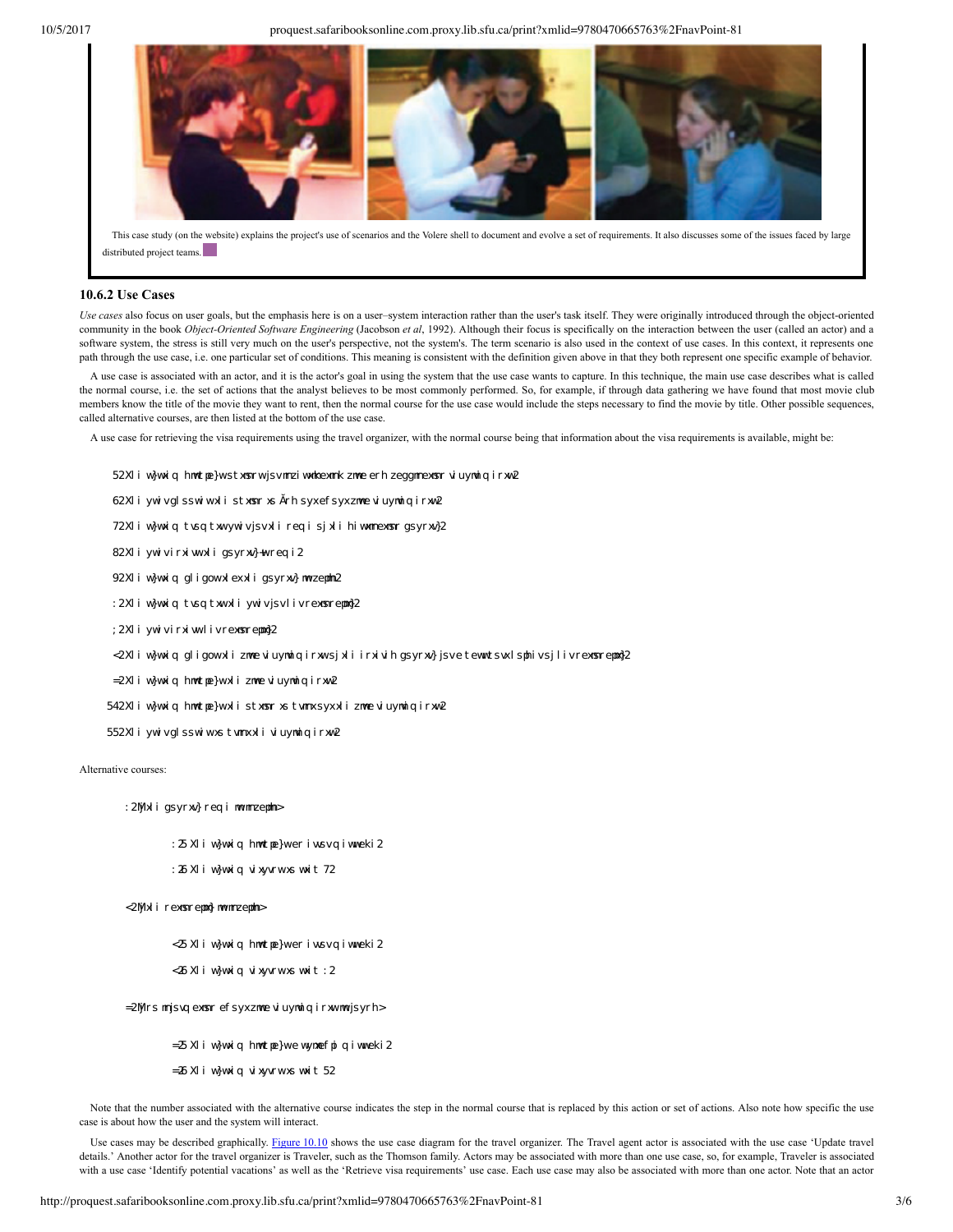represents a role, so when Jasmine, who works for the travel agency, is booking a trip for herself, she adopts the role of the Traveler actor, but when she is working for the travel agent she will adopt the role of Travel agent.

This kind of description has a different style and a different focus from the scenarios described in **[Section](http://proquest.safaribooksonline.com.proxy.lib.sfu.ca/9780470665763/navPoint-81#ch010-sec015) 10.6.1**. The layout is more formal, and the structure of good use cases has been discussed by many (e.g. Cockburn, 2000; Bittner and Spence, 2002; Alexander and Maiden, 2004). The description also focuses on the user-system interaction rather than on the user's activities; thus a use case presupposes that technology is being used. This kind of detail is more useful at conceptual design stage than during requirements or data gathering, but use cases have been found to help some stakeholders express their views on how existing systems are used and how a new system might work.



**Figure 10.10** Use case diagram for the travel organizer showing four use cases and two actors

To develop a use case, first identify the actors, i.e. the people or other systems that will be interacting with the system under development. Then examine these actors and identify their goal or goals in using the system. Each of these will be a use case.

# **ACTIVITY 10.4**

Consider the example of the movie rental club. One use case is 'Rent movie,' and this would be associated with the Club member actor.

- 1. Identify one other main actor and an associated use case, and draw a use case diagram for the movie rental club.
- 2. Write out the use case for 'Rent movie' including the normal and some alternative courses. You may assume that the normal course is for users to go to the system to find a movie by director

#### **Comment**

- 1. One other main actor is the Manager. A use case for the Manager might be 'Update movie collection.' [Figure](http://proquest.safaribooksonline.com.proxy.lib.sfu.ca/9780470665763/navPoint-81#ch010-f011) 10.11 is the associated use case diagram. There are other use cases you may have identified.
- 2. The use case for 'Rent movie' might be something like this:
	- 1. The system displays a menu of choices.
	- 2. The user chooses to see a list of movies by director.
	- 3. The system displays a list of directors.
	- 4. The user looks through the list to locate required director.
	- 5. The system displays a list of movies directed by named director.
	- 6. The user chooses the required movie.
	- 7. The system prompts for user name and password.
	- 8. The user enters his or her user name and password.
	- 9. The system verifies the user's password.
	- 10. The system displays the user's default rental and payment options.
	- 11. The user confirms the default options.
	- 12. The system provides a link for downloading the movie.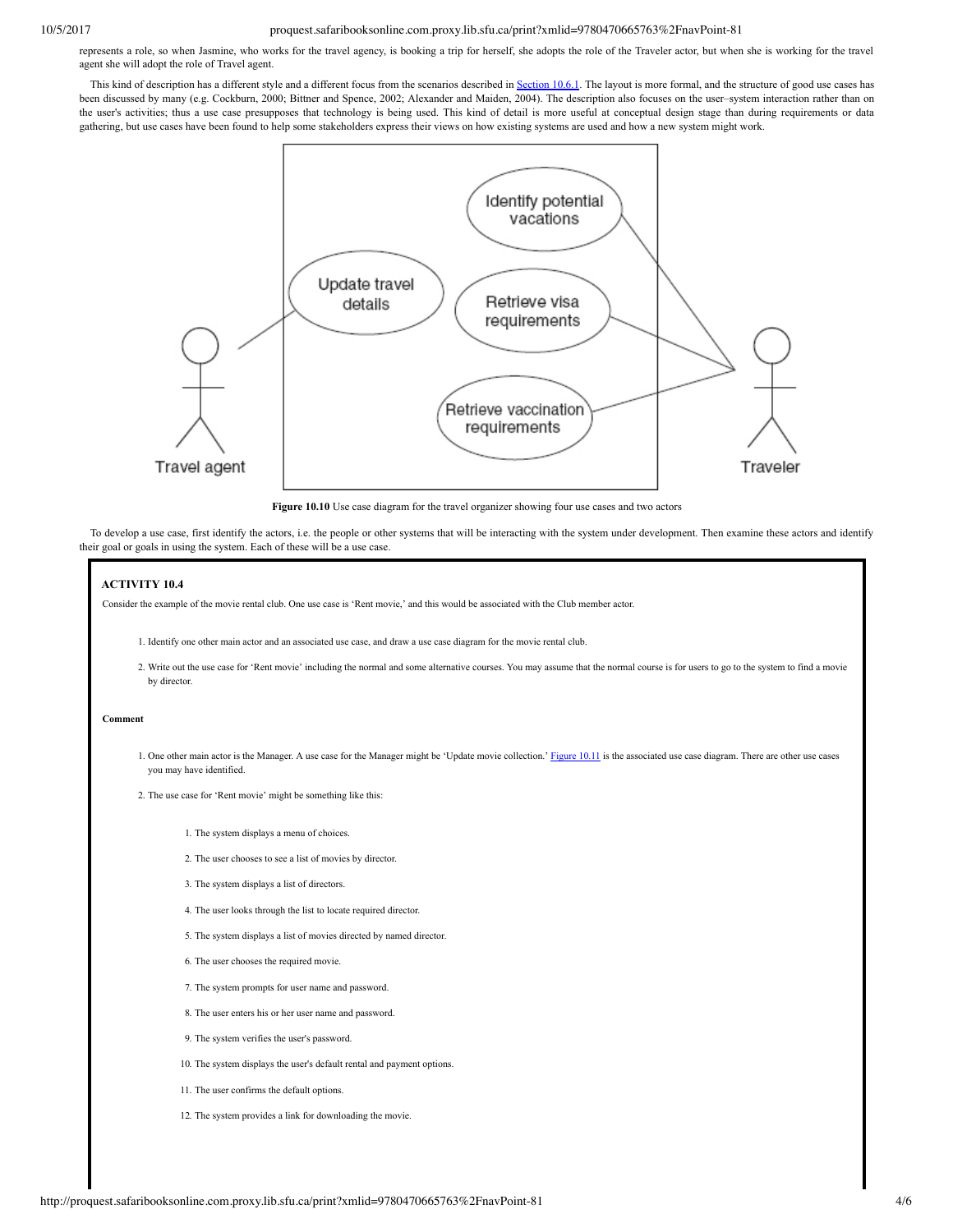

# **10.6.3 Essential Use Cases**

Essential use cases were developed by Constantine and Lockwood (1999) to combat what they see as the limitations of both scenarios and use cases as described above. Scenarios are concrete stories that concentrate on realistic and specific activities. They therefore can obscure broader issues concerned with the wider organizational view. On the other hand, traditional use cases contain certain assumptions, including the fact that there is a piece of technology to interact with, and also assumptions about the user interface and the kind of interaction to be designed.

*Essential use cases* (also referred to sometimes as task cases) represent abstractions from scenarios, i.e. they represent a more general case than a scenario embodies, and try to avoid the assumptions of a traditional use case. An essential use case is a structured narrative consisting of three parts: a name that expresses the overall user intention, a stepped description of user actions, and a stepped description of system responsibility. This division between user and system responsibilities can be very helpful during conceptual design when considering task allocation and system scope, i.e. what the user is responsible for and what the system is to do.

An example essential use case based on the visa requirements example given above is shown in [Figure](http://proquest.safaribooksonline.com.proxy.lib.sfu.ca/9780470665763/navPoint-81#ch010-f012) 10.12. Note that the steps are more generalized than those in the use case in [Section](http://proquest.safaribooksonline.com.proxy.lib.sfu.ca/9780470665763/navPoint-81#ch010-sec015) 10.6.2, while they are more structured than the scenario in Section 10.6.1. For example, the second user intention does not say anything about choosing options or system prompts; it simply states that the user supplies the required information. This could be achieved in a variety of ways including scanning a passport, accessing a database of personal information based on fingerprint recognition, and so on. The point is that at the time of creating this essential use case, there is no commitment to a particular interaction design. Essential use cases would normally be developed before the more detailed use case.

| retrieveVisa                               |                                        |  |  |  |  |  |  |  |
|--------------------------------------------|----------------------------------------|--|--|--|--|--|--|--|
| USER INTENTION                             | SYSTEM RESPONSIBILITY                  |  |  |  |  |  |  |  |
| find visa requirements                     | request destination and nationality    |  |  |  |  |  |  |  |
| supply required information                |                                        |  |  |  |  |  |  |  |
|                                            | obtain appropriate visa information    |  |  |  |  |  |  |  |
| obtain a personal copy of visa information | offer information in different formats |  |  |  |  |  |  |  |
| choose suitable format                     |                                        |  |  |  |  |  |  |  |
|                                            | provide information in chosen format   |  |  |  |  |  |  |  |

**Figure 10.12** An essential use case for retrieving visa requirements in the travel organizer

Instead of actors, essential use cases are associated with user roles. An actor could be another system, whereas a user role is a role that a number of different people may play when using the system, so it's not a particular person, and not another system. As with use cases, producing an essential use case begins with identifying user roles.

## **ACTIVITY 10.5**

Construct an essential use case 'rentMovie' for the user role 'Club member' of the movie rental club discussed in [Activity](http://proquest.safaribooksonline.com.proxy.lib.sfu.ca/9780470665763/navPoint-81#ch010-act004) 10.4.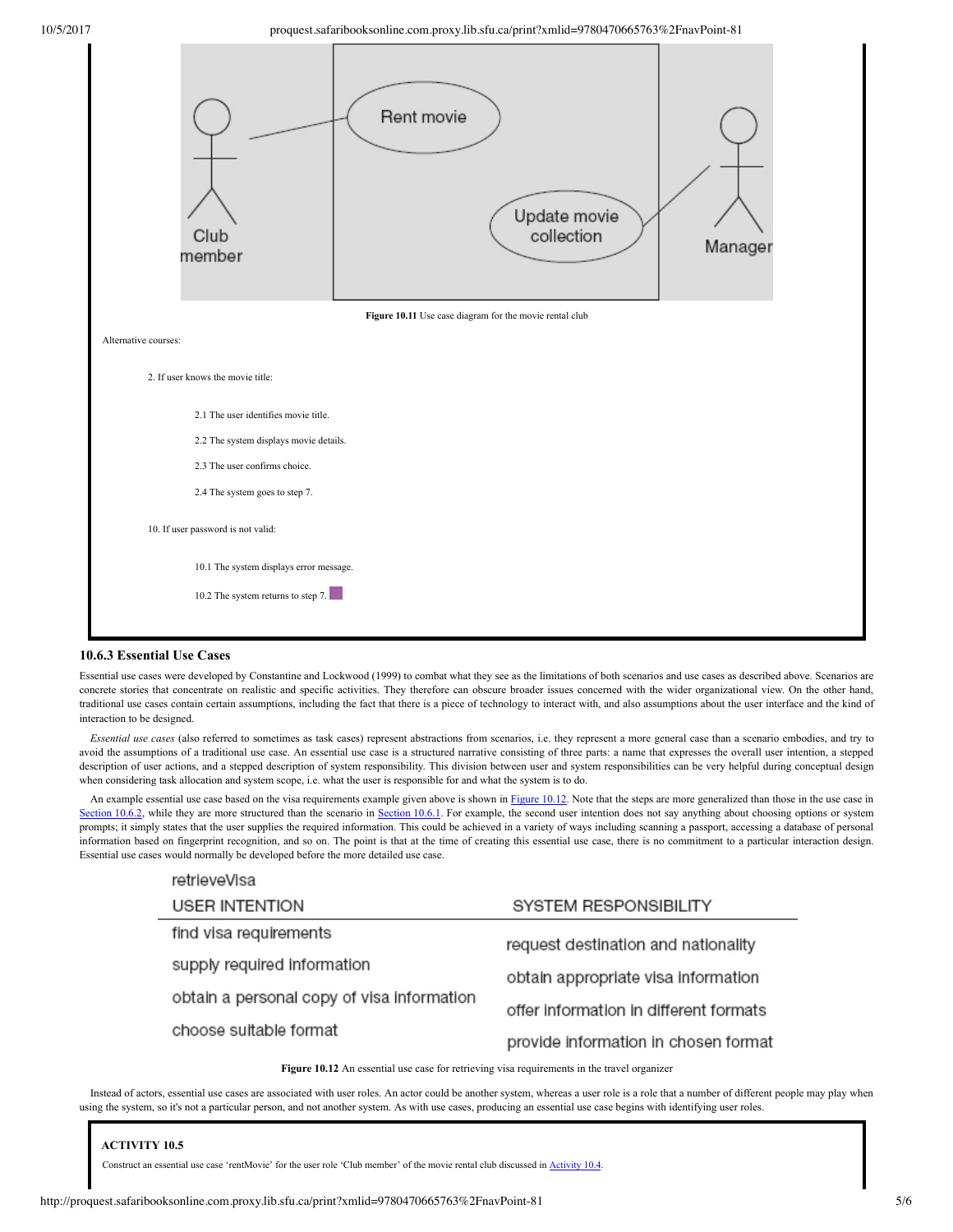# **Comment**

Note here that we don't talk about passwords, but merely state that the users need to identify themselves. This could be done using fingerprinting, or retinal scanning, or any other suitable technology. The essential use case does not commit us to technology at this point. Neither does it specify listing options or details of how to choose alternatives.

| rentMovie               |                              |
|-------------------------|------------------------------|
| <b>USER INTENTION</b>   | <b>SYSTEM RESPONSIBILITY</b> |
| specify director name   |                              |
|                         | offer relevant movie titles  |
| identify required movie |                              |
| identify self           |                              |
|                         | verify identity              |
|                         | ascertain rental period      |
|                         | take payment                 |
|                         | provide correct movie        |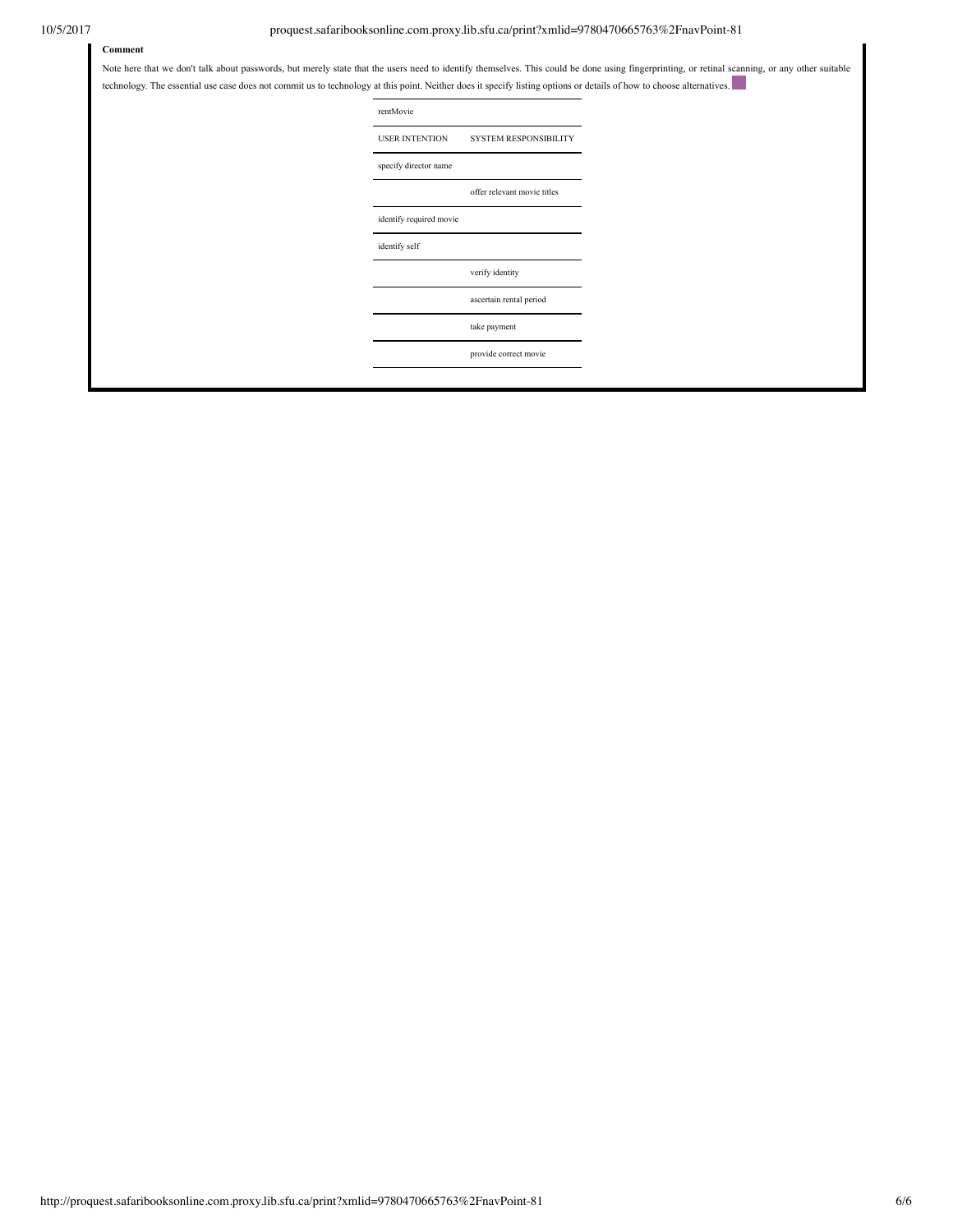|  | Username: mon raser Un ers ar Book: |  |  |  |  |  |  |  |                                               | :eon manom ernera on rono aro an a erorookma                                                        |  |  |  |  |  |  |
|--|-------------------------------------|--|--|--|--|--|--|--|-----------------------------------------------|-----------------------------------------------------------------------------------------------------|--|--|--|--|--|--|
|  |                                     |  |  |  |  |  |  |  |                                               | ere ro e or ransme nan orm an means o e ror ren erm sson or re rnsan e er s rom e sero e ookor a er |  |  |  |  |  |  |
|  |                                     |  |  |  |  |  |  |  |                                               | e sronoro er se a oaes e ar se reenerU o ras see U orao er se oaes ese emnso er e s sr              |  |  |  |  |  |  |
|  |                                     |  |  |  |  |  |  |  | ro e oaors erose eo e eenoU eeraan assa sesas |                                                                                                     |  |  |  |  |  |  |

# %"+HUg 5bU'malg

HUg\_UbUng]g]gi gYXa UJb`mhc`]bj YgH[UY`Ub`Yl]gHb[`g|h UHcbžbchhc`Ybj ]g]cb`bYk `dfcXi Vtg" ±h]gi gYX`hc`UbUnmY`h\Y`i bXYf`m]b[ 'fUHcbUY`UbX'di fdcgY`cZk \UrdYcd`Y`UYYXc]b[. K\UhUYH\Ymifmib[ bc UW]Yj Yžk\mUY'H\Ymifmib[ bc UW]Y Y |IzUX\ck UY'H\Ym[c]b[ 'Wci h]IBH\Y |bZcfa UHcb [ 'YLbYX'Zfca 'HLq 'UbUmqlq'YcHVJq\YqU'Zci bXUHcb'cZYI |cHb[ dfUVbJWgcbk \]W hc Vi ]`X`bYk `fYei ]fYa Ybhgcf`XYg][b`bYk `hUg\_d'

HJq UbUnqiqiqUbiaVfY`UMfa "hJuhWiYfqHWlb]eiYqZcf`|biYdfi[UHbfWtfblNjfYdfcWqdYqUbXd\nq]WJWhboqYUhU\][\``YjY`cZUVdfUMMcb'UbX`|b`a |biHYXYHJ`"=b`dfUMWZ Hug\_UbUnnglgHWNb]ei Yg\U Y\UXUa ]l YXfYWdh]cb"H\Ya cghk ]XYmi glXj Yfg]cb]g< ]YfuRN]W Hug\_5 bUnnglgžUxYhJg?Jgf\YHWkb]ei Yk Y`]bffcXi W`]bfh]gWUdhYf'

# %"+"%< JYfUfWJW HUg\_5bU'ng]g

- MUNNJW Hu Sbungigfk H5 Lk Ugcf[[]bU`mXYg[[bYX'lc ]XYbh]zmHUJb]b[ bYYXgf6bbYthUbX 8i bWbž%\*+L"-h]bj c`j YgVfYU\_]b[ Utug\_Xck b`]blc`g Vtug\_qUbX`h\Yb`]blc`g V! g Vilg g UbX g: cb" H\YgY UY hYb [fci dYX ht[YhYf Ugd Ubg hUngtYV]Øm\ck 'hY hUg ga ][\hVY dYfZcfa YX ]b Ub Uvli U 'g|h U]cb" <H5 'Z:WgYg cb 'hY d\ng]WI UbX cVgYfj UV Y DM]cbgiNUhUYdYfZcfa YXzUbX`]bWlXYg`cc\_]b[ 'UhUMJcbglNUhUY'bchfYUYX'hc'qcZfk UY'cf'Ub ]bHYEUMJj YdfcXi WiUhU'''H\YgYUf]b[ 'dc]bh]gUi gYf [cU''H\]g]glNYb YI Ua ]bYX'UX H\YaU|bitb\_gUgg:VJUYXk]h\UW]Yj]b[ihUn[cU`UY]XYbh]ZYX"K\YfYUddfcdf]UYZh\YgYitbgdUY'giVXjj]XYX]bhc`giVhbc`giVhb\_gYUbXih\Yb`giVNbVYXjj]XYX`ZIfh\YfËXckb`hc``ck Yj Y ghYdg cZh\Y ]bhYfUVbjcb k \]W a UmVY fYdfYgybhYX ]b UgVfWb g\_YhW"

7cbglXYftNYtUg\_cZVinjb[U8J8'fI/UgYX'cb'<cfbg/nž&\$%&E"H\]gYLg\_WDVYXWdadcgYX']bhc'hV'gVNLgG'cVUHY8J8/UXX8J8'hc'g\cdd]b['VUg\_YnYYbHYf'dUnaYbhXYHJ[g' Vda d`YN'UXKYgy'UbXVdbZjfa 'cfXYf"Gca Y`cZh\YgY'g VfUg\_g'a ][\hbchVY'dYfZcfa YX']Zh\Yi gYf]gUfY[i 'UFi gYfË'YbNf]b|'dUna YbhUbXUXXYYggXYNJ]'g'a UnibchVY'dYfZcfa YX']b'h]g VUgY"H\]gWbVYWdhifYX'hfci [\'d'Ubg'<u>: ][ifY'%\$"%'g</u>\ckgh\Y'gVhUg\_gZcfVin]b['U8J 8'UbX'cbY'd'Ub'g\ck]b['hkc'UHYfbUHjY'dUhgh\fci [\'h\cgY'g'VhUg\_g'

5b'UNfbUhjYYldfYgglcb'cZUb'<H5']gU[fUA\]WJ'Vcl!UbXI']bY'bclUrch": [[ifY'%\$"%{'g\ckgf\Y[fUA\]WJ'Yfglcb'cZh\Y<H5']b'; [[ifY'%\$"% "<YfYh\Y'g'VtLg-gUfYfYdfYgYbhYX VmbLa YXVcl Ygk ]h\`]XYbHJznjb[`bi a VYfg"H\Y`\]YfUfW]W fYUHcbg\]d'Whk YYb`HU\_g`]gg\ck b`i g]b[`Uj Yfh]W``}DY"=ZUHU\_]gbchXWlza dcgYX'UmZi fh\Yf`h\Yb`U'h]W\_'\cf]ncbHJ `JbY`]gXfUk bi bXYfbYUh`h\YWffYgdcbXJb[`Vcl "D`Ubg`UFY`U`gc`g\ck b`]b`h.]g[fUd\]W`Zcfa "H\YmUFYkf]lMb`U`cb[g]X'Yh\Yj`Yff]WD`]bY`Ya ]ltf]b[`Zfca `h\Y`hUq\_VY]b[`XYWaadcgYX"

I gYcZ<H5\UgWYbWblfcjYfg|Užk]h\Vch\]hggiddcfhYfgUbX]hgXYhUWcfg"H\YfYUY'hkca UJb'dfcVYa gk]h\i g|b[`]hcb'fYU'dfcVYa g

)&J]YdlYkck`Yj]n]jq'[gehd]p\$Yf\1Ykc`YfYdqkak`\g]k`fgl`k[Yd]n]jq`o]dakL`]fglYlagf`kggf`Z][ge]k`mfoa]d\q\$eYcaf\_`a'\a [mol'lg`'godbgo&

\*&LYkcYfYdqkakakakae al]\afl`]caf\k`g^lYkcal`[Yf`e g\]dk>gj`]pYe hdj\$al`[Yffgle g\]dlYkckT`YlYj]`gn]jdYhhaf\_gj`afhYjYddjd\$fgj`[Yf`al`e g\]d  $I$ [J]jjmhlagfk&Egkl h]ghd ogjcl`jgm\_`afl]jjmhlagfk g^nYjagnk caf\k\$Yf\eYfqka\_faÞ[Yfl1Ykck`Yhh]fafhYjYddak

**Figure 10.13 An HTA for buying a DVD** 

**External 10.14 A graphical representation of the task analysis for buying a DVD** 

**n** the other hand benefits of task analysis include Hornsby 2010

```
52 pi sysfnig mip gsqte i epire mihinkr Ofe ih sryi tperrihe oerhyfe o 2
```
62 tsmhi eksshyrhi erhmks limnieg msre luglii pijns efeg msrm ett stuai2 lm egnpuei ksshhinkr2

 $\sqrt{72}$  ytts himkriy i ekeme hmiir piipsef egmar2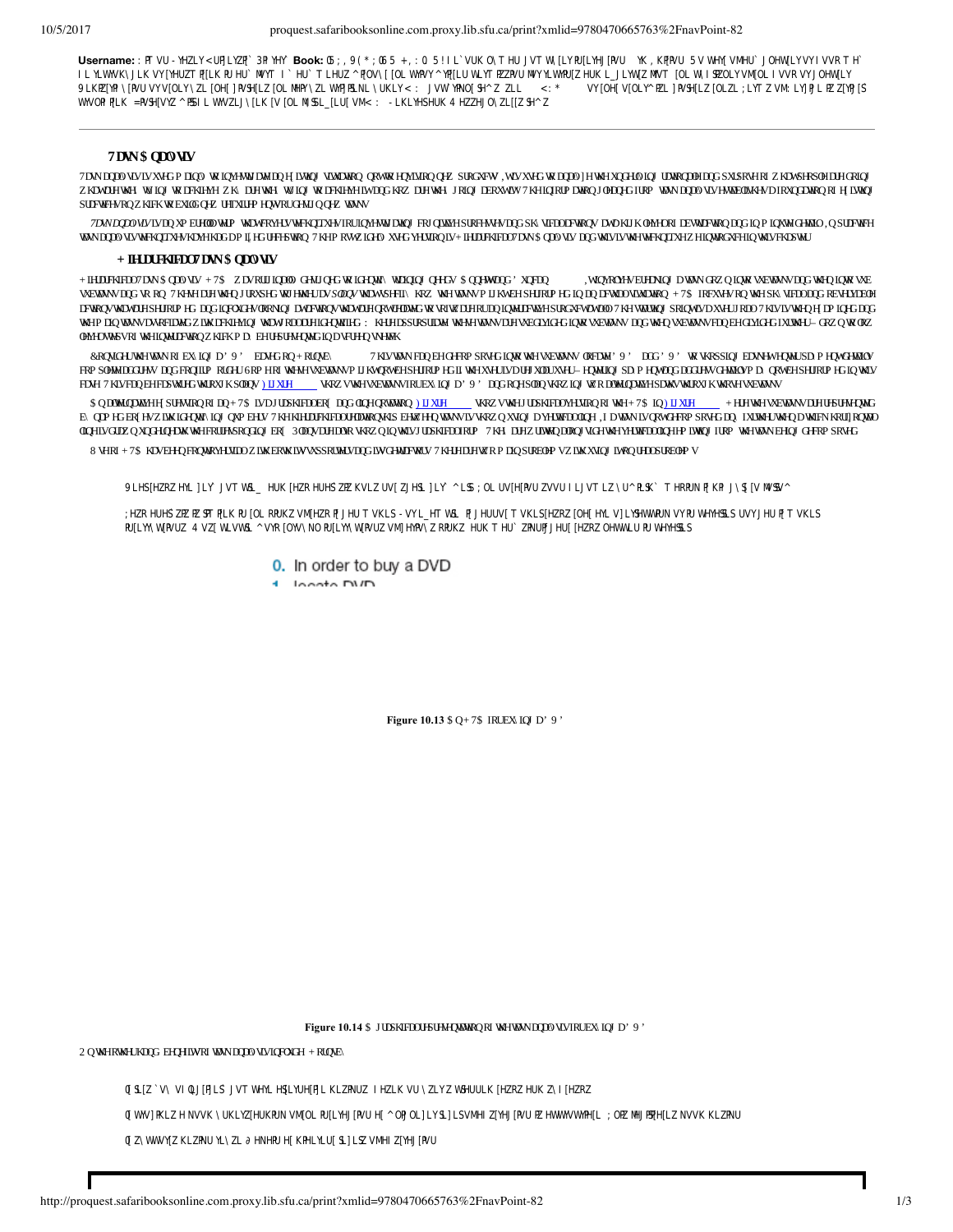# **ACTIVITY 10.6**

Consider the travel organizer again and perform hierarchical task analysis for the goal of identifying a vacation. Include all plans in your answer. Express the task analysis textually and graphically.

#### **Comment**

The main tasks involved in this activity are to compile a set of initial criteria (e.g. a sailing trip for novices), find out any constraints on the vacation, such as possible dates and facilities required at the destination (e.g. child crêche), identify potential options that fit the criteria (e.g. a flotilla experience around the Greek Islands with BoatsRUs), decide on the preferred vacation, and book it. Identifying potential vacations can be decomposed into other tasks such as looking for suitable destinations, looking at a destination's facilities, identifying travel companies who operate to the chosen destination, and checking availability of potential vacation on preferred dates. At any point while identifying potential vacations, the options can be printed out. The textual version of the HTA is shown below. [Figure](http://proquest.safaribooksonline.com.proxy.lib.sfu.ca/9780470665763/navPoint-82#ch010-f015) 10.15 shows the corresponding graphical representation.

0. In order to identify potential vacations:

- 1. Compile a set of initial criteria.
- 2. Compile a set of constraints.
- 3. Identify potential vacation.
	- 3.1 Identify potential destinations.
	- 3.2 Investigate facilities at potential destination.
	- 3.3 Identify travel companies operating at potential destinations.
	- 3.4 Check availability of potential vacation.
	- 3.5 Print vacation details.
- 4. Decide on preferred vacation.
- 5. Book vacation.

plan 0: do 1-2-3. Repeat 3 until several potential vacations are available or no more potential vacations can be found. If one or more potential vacations are available, do 4–5. If no potential vacations are available, repeat plan 0. plan 3: do 3.1-3.2-3.3-3.4 or do 3.1-3.3-3.4 or do 3.1-3.3-3.4-3.2. If potential vacation available, do 3.5.



#### **Assignment**

This assignment is the first of four assignments that together take you through the complete development lifecycle for an interactive product. This assignment requires you to use techniques described in this chapter for establishing requirements. You will also need to draw on techniques from [Chapters](http://proquest.safaribooksonline.com.proxy.lib.sfu.ca/9780470665763/chapter_11_design_prototyping#ch11) 7 and [8.](http://proquest.safaribooksonline.com.proxy.lib.sfu.ca/9780470665763/chapter_8_data_analysis_interp#ch8) The further three assignments are at the end of Chapters 11, [14](http://proquest.safaribooksonline.com.proxy.lib.sfu.ca/9780470665763/chapter_14_evaluation_studies#ch14), and *[15](http://proquest.safaribooksonline.com.proxy.lib.sfu.ca/9780470665763/chapter_15_evaluation_inspecti#ch15).*

The overall assignment is for you to design and evaluate an interactive website for booking tickets online for events like concerts, the theater, and the cinema. This is currently an activity that, in many instances, can be difficult or inconvenient to achieve using traditional means, e.g. waiting for ages on the phone to get hold of an agent, queuing for hours in the rain at a ticket office. Although some online booking sites are available, they often do not offer the best seats and can be difficult to operate.

For this assignment, you should:

- a. Identify users' needs for this website. You could do this in a number of ways. For example, you could observe people using ticket agents, think about your own experience of purchasing tickets, look at existing websites for booking tickets, interview friends and family about their experiences, and so on. Record your data carefully.
- b. Based on your user requirements, choose two different user profiles and produce one persona and one main scenario for each, capturing how the user is expected to interact with the system.